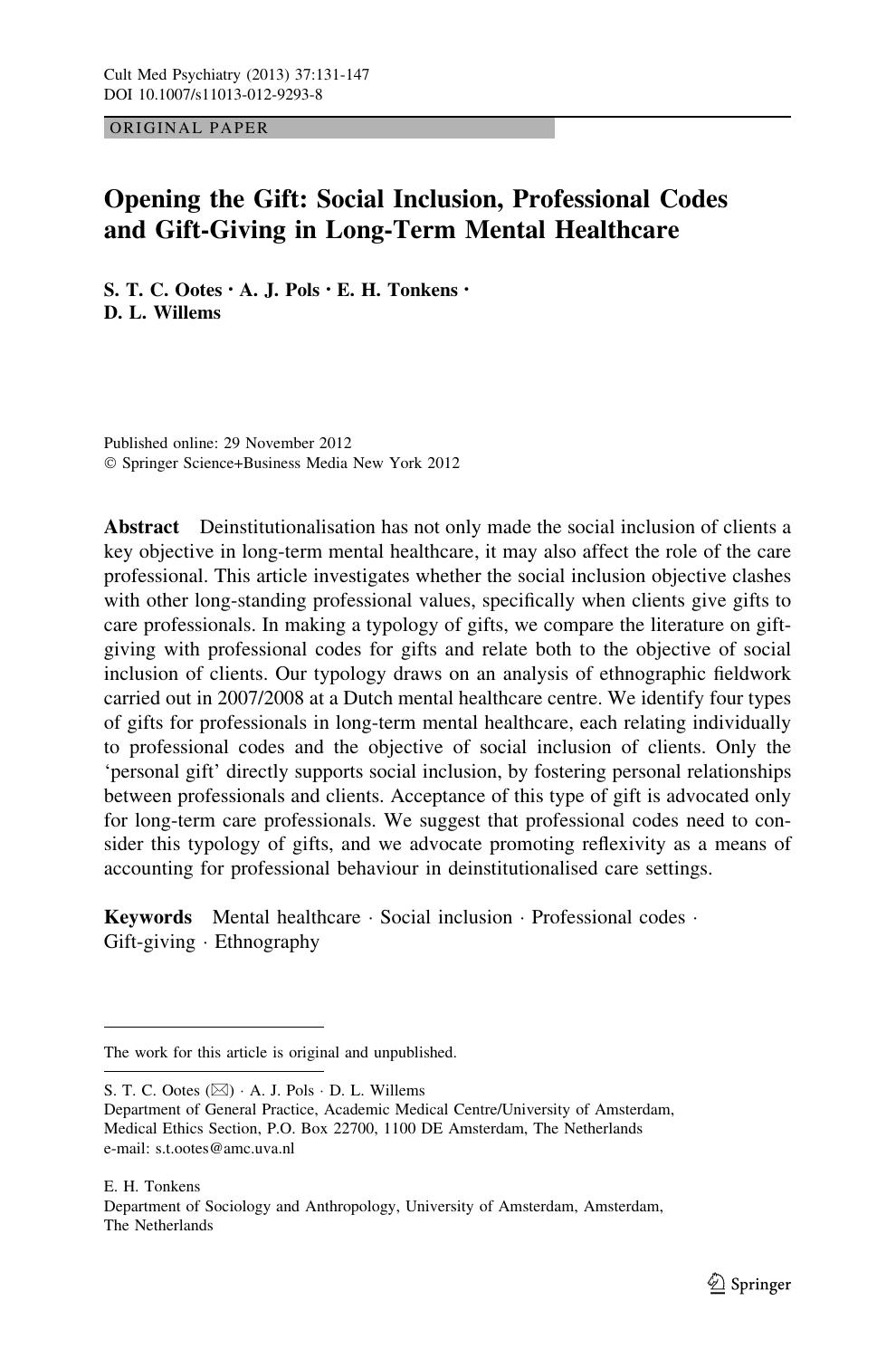## Introduction

Over the last decades, the social inclusion of clients<sup>1</sup> of long-term mental healthcare has become a primary objective of Dutch mental healthcare policy. It is widely agreed that clients should live in the community, among other citizens, rather than in institutions. Rehabilitation programs have been set up with the goal of trying to enable clients to participate in regular community life. In spite of all the effort geared towards enhancing social inclusion, research shows that actual social inclusion of clients is still a challenge (Leff and Warner [2006;](#page-14-0) Michon and Van Weeghel [2008](#page-14-0)). Clients may be living *in* the community, but they are not perceived to be members of the community, since they have few social relationships (Ware et al. [2007\)](#page-15-0). Clients thus need to be supported in fostering these.

One way of building and maintaining relationships is through giving gifts. Marcel Mauss ([2002\)](#page-14-0), one of the founding fathers of the anthropology of the gift, describes gift-giving as an act that can create and strengthen social bonds. This power of gift-giving has been investigated in studies on social inclusion and exclusion in contemporary Western societies. A study by Komter [\(1996a\)](#page-14-0), for instance, reports that social exclusion of marginalised people in the Netherlands partly results from a failure to partake in gift-giving practices. She maintains that gift-giving practices are a main constituent of regular community life. Supporting clients of long-term mental healthcare in gift-giving practices is an example of a concrete way of supporting clients in building and maintaining relationships and enhances their social inclusion.

In the professional–client relationship, however, gift-giving is explicitly discouraged. Guidelines laid down in professional codes for Dutch mental healthcare workers state that professionals should—where possible—be cautious about accepting gifts from clients (Table [1](#page-2-0)). Accepting a gift from a client could lead to a transgression of the boundaries of the professional relationship (Nadelson and Notman [2002\)](#page-15-0). The current ideal of social inclusion may, however, require a revision of the professional role in the guidelines. In providing community care outside of the institutions, professionals may themselves have to become members of that community. They may function as important enduring contacts in the networks that clients do happen to have and whom gifts might be given to. In that case, professional codes that advise caution in accepting clients' gifts are in conflict with the objective of enhancing the social inclusion of clients.

How do professionals currently deal with gifts from clients? The literature suggests that care professionals are unsure of their role with regard to gifts from their clients (Levene and Sireling [1980](#page-14-0)). Brendel et al. [\(2007](#page-14-0)) have, therefore, developed a pragmatic framework for dealing with gifts. In answering six basic questions, they run through the possible practical consequences of accepting or declining a gift from a client. These questions ask whether giving the gift could

<sup>&</sup>lt;sup>1</sup> The terms employed to refer to people using mental healthcare services are contested and politically laden with ideas about the practice of mental healthcare (McLean [1995](#page-14-0)). In the mental healthcare centre involved in this study, actors primarily use the term 'client' to refer to this group of people. Our use of 'client' in this article does not imply our personal stance in the debate, merely that we wish to stay close to the empirical material.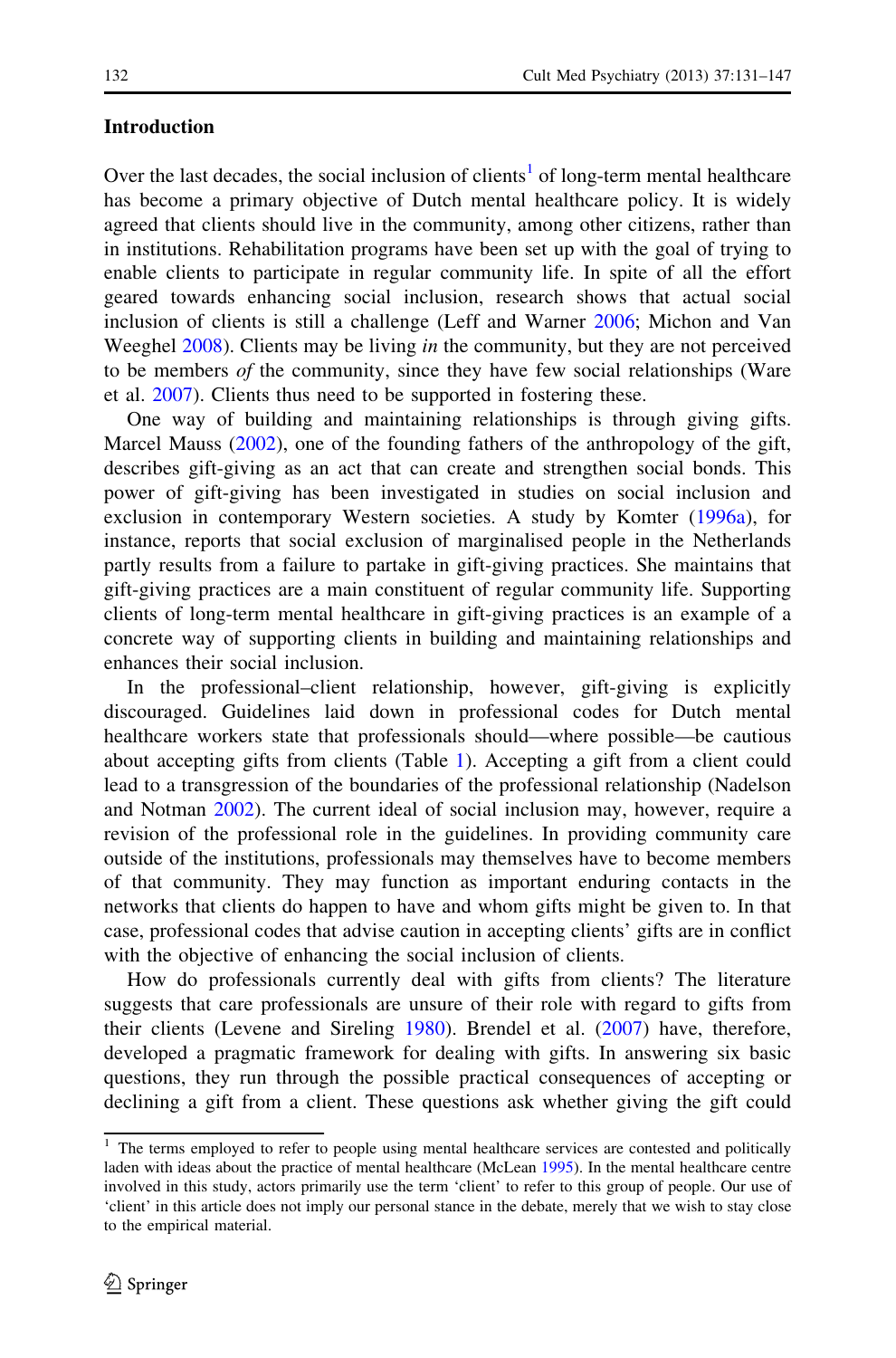| Guideline document                                                            | Code on gifts from clients (our translations)                                                                                                                                                                                                                                                           |
|-------------------------------------------------------------------------------|---------------------------------------------------------------------------------------------------------------------------------------------------------------------------------------------------------------------------------------------------------------------------------------------------------|
| National professional code<br>for nurses and caregivers<br>(V&VN/NU'91, 2007) | Article 2.12<br>As a nurse/carer I shall consider the professional boundaries of my<br>relationship with the client. This means that:[]                                                                                                                                                                 |
|                                                                               | As an independent worker, I shall accept no loans from the client or<br>accept gifts in kind, or money, or presents when these represent<br>more than symbolic tokens of gratitude                                                                                                                      |
| Professional code for<br>psychotherapists (NVP,<br>2007)                      | Article II. 4.1: Prohibition on acceptance of gifts                                                                                                                                                                                                                                                     |
|                                                                               | During the course of treatment and afterwards, the psychotherapist<br>shall not accept any gifts from the client that surpass a relatively<br>small value. With regard to acceptance, the meaning of the gift<br>should be considered                                                                   |
| Professional code for<br>psychiatrists (NVvP 2003)                            | Article II. 26                                                                                                                                                                                                                                                                                          |
|                                                                               | When a patient has drafted a will while under psychiatric care for an<br>illness, the psychiatrist shall not accept legacies from the patient<br>(Civil Code, book 4, art. 953, par. 1). A psychiatrist shall not accept<br>gifts from living patients that are disproportionate to usual<br>recompense |

<span id="page-2-0"></span>Table 1 Professional codes on gifts from clients in the Netherlands

harm the client, whether the gift has great monetary value, whether the gift is desirable to the professional, whether accepting runs counter to professional norms, whether declining could be hurtful or counter-therapeutic for the client and if the decision to accept or decline is in the best interest of the client. The problem with this framework is that it presupposes unequivocality of professional norms. What if, as we argue here, a contradiction in these professional norms arises? In this article, we study the contradiction between the objective of social inclusion and the professional norm of being cautious with accepting gifts, as advocated by professional codes. We examine examples from practice, of gifts presented to care professionals, to shed light on the role gift-giving may play in the social inclusion of clients of long-term mental healthcare. We ask the following general research question: what types of gifts do clients of mental healthcare give to their care professionals, and how do these gifts relate to professional codes and the objective of social inclusion?

#### Background: Gift-Giving

The nature of gifts is a disputed issue (Komter [1996b;](#page-14-0) Osteen [2002\)](#page-15-0). In Marcel Mauss' [\(2002](#page-14-0)) version, a gift is inseparably tied to the identity of the giver. This presence of the giver in the gift causes the receiver to reciprocate and creates a continuous cycle, including three basic elements: giving, receiving, and giving in return. It is by repetition of this cycle that social bonds are made and maintained.

Thus, one interpretation of Mauss is to say that gifts are social trading objects in a continuous cycle of gift-giving, ruled by the imperative to reciprocate. Some,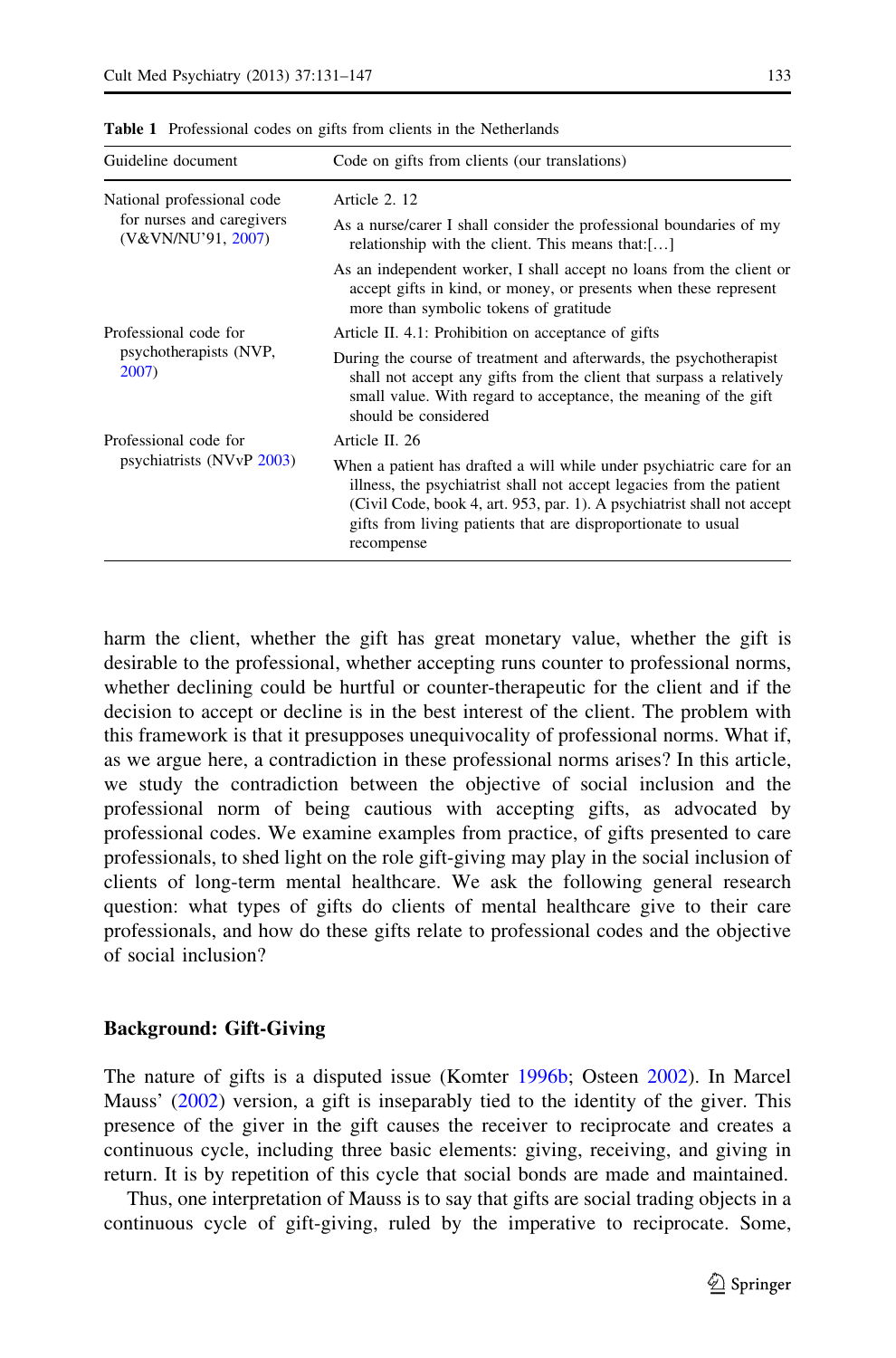however, claim that the imperative to reciprocate is a Lévi-Strauss invention that was later attributed to Mauss; Lévi-Strauss turns the empirical fact of gift-giving into the underlying principle of (obligatory) reciprocation (Sigaud [2002](#page-15-0)). Lévi-Strauss is thereby able to give one and the same explanation for social facts as varied as sharing wine and the taboo on incest, as he interprets both wine and daughters as goods that can and sometimes should be given to others (Lévi-Strauss) [1976\)](#page-14-0). He turns multiple, empirical *total social facts*<sup>2</sup> into one underlying, abstract social phenomenon: the principle of reciprocity.

The emphasis that Lévi-Strauss puts on reciprocation is disputed by a perspective that sees gift-giving as an act of altruism, inspired by the motive to construct intimacy or build personal networks. David Cheal, for instance, describes forms of gift-giving as means of communicating intimacy with others ([1996](#page-14-0)). One way of creating intimacy through gift-giving is by singularizing the gift, making it uniquely suited to one particular recipient (Miczo [2008\)](#page-15-0). In this perspective, both giving and receiving (accepting) say something about the personal investment of the giver and receiver in a relationship (Fennell [2002\)](#page-14-0). The time interval between gift and counter gift permits agents socialised in the gift economy to 'forget' that gift exchange rituals can be analysed as arranged according to the principle of reciprocity (Bourdieu [1998\)](#page-14-0).

In our analysis, we have borne these two general perspectives in mind, which view gift giving as either impersonal relationships of obligatory exchange or personal gift relationships between friends or other intimates. Yet even this dichotomy is contested. Komter, for example, criticises it by emphasising that the role of gifts in human relationships is more varied than can be contained by either of these two perspectives [\(2001\)](#page-14-0). Komter also writes that giver and receiver may hold different views of their relationship, a suggestion that even further complicates the interpretation of gifts we saw given.

In healthcare research, the role of the gift in the professional–client relationship has received marginal attention. We found two quantitative studies on gift giving in healthcare. One investigated the incidence of gift-giving in a range of medical specialties in a British hospital and showed that medical specialists were mostly grateful, but sometimes embarrassed by gifts from patients (Levene and Sireling [1980\)](#page-14-0). The other compared differences in gift-giving between medical and psychiatric inpatients and shows how the stigmatization of mental healthcare clients negatively affects gift-giving practices (Wiener et al. [1999\)](#page-16-0). A small body of literature discusses gift giving from a psychotherapeutic perspective, where analysing clients' gifts is a primary objective (Hahn [1998](#page-14-0); Hundert [1998](#page-14-0); Smolar [2002\)](#page-15-0). Closest to our own objectives is the qualitative research article by Drew and colleagues that studied the nature of gifts to professionals in general healthcare (1983). However, as these authors conducted their research at a department of internal medicine, their analysis cannot comment on aspects of gift giving that are specific to long-term mental healthcare. In addition, they interpret all gifts in terms of reciprocity. They leave no room for alternate, altruistic views on gift giving. By

<sup>&</sup>lt;sup>2</sup> That is, events that have simultaneous social, religious, magical, economic, utilitarian, sentimental, legal and moral significance (Lévi-Strauss [1976\)](#page-14-0).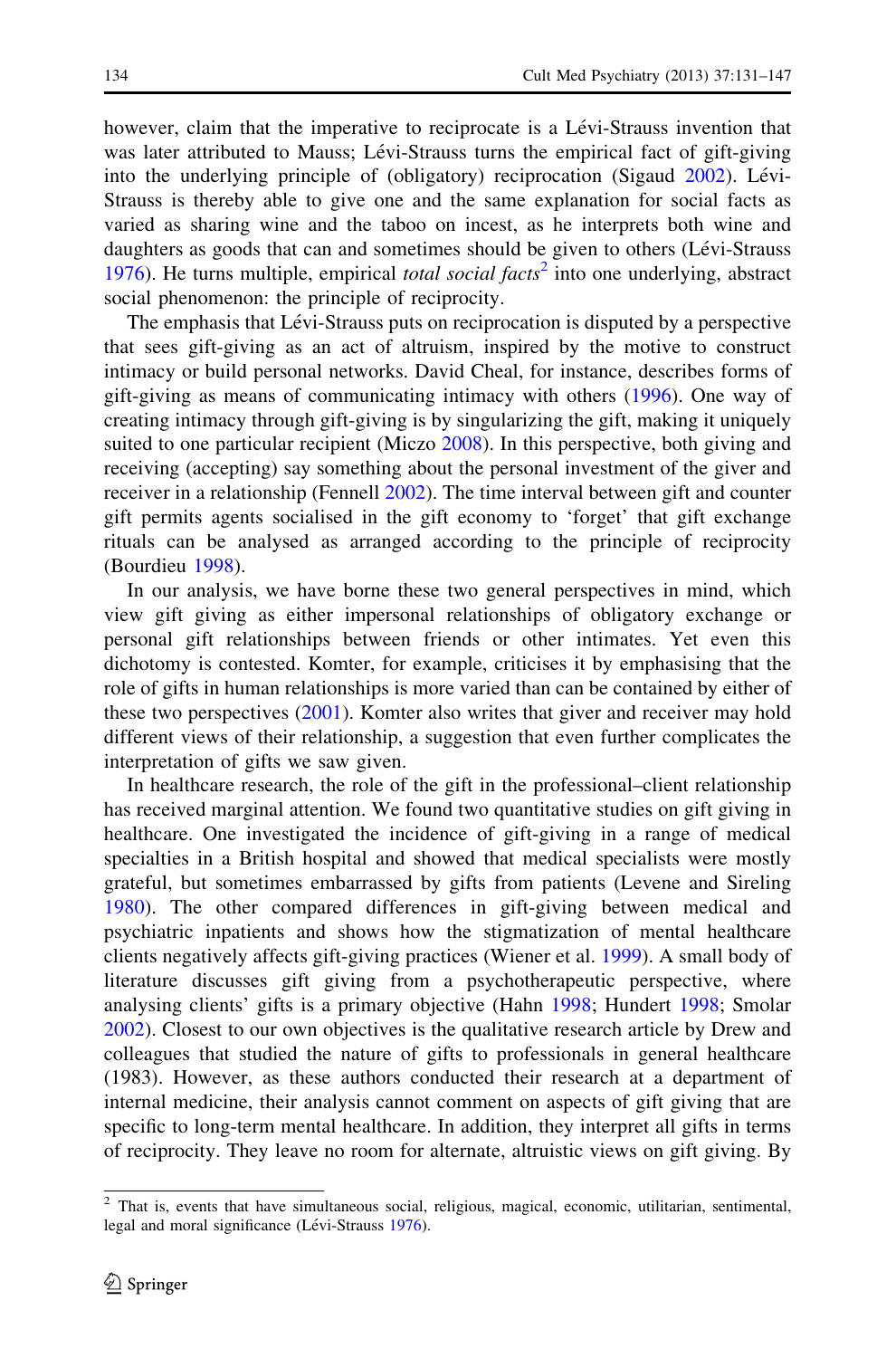leaving the question of reciprocity versus altruism open in our study, we not only contribute to the ongoing discussion on the social inclusion of clients of long-term mental healthcare, but also achieve results that step outside of this dualism.

#### Setting and Data Collection

This article was established within the context of a larger research project on the 'relational citizenship' (Pols [2006a\)](#page-15-0) of clients of long-term mental healthcare. Continuing on previous research, ethnographic fieldwork was conducted in two rounds of 2 and 3 months, respectively, at a mental healthcare centre in the south of the Netherlands. This centre offers clinical care, ambulatory care, day care, part-time treatment, home care, and a day activity centre, and is located in the outskirts of a semilarge city. The mental health centre has been a frontrunner in developments in rehabilitation and social psychiatry in the past. Corresponding to national policy goals, this centre currently understands rehabilitation and social inclusion mostly in terms of independence and self-management. We, however, studied a care team that held a different view; they considered relationships to be the cornerstone of social inclusion. This is also how we understand social inclusion in this research: establishing a network of meaningful relationships—irrespective of the geographic location of this network.

Via this multidisciplinary team of care professionals, access was gained to a variety of social settings in which long-term clients live. The care team consisted of a group of professionals working as case-managers to clients of a certain area of the city and the adjoining countryside. Irrespective of their disciplinary training and in regular consultation with the other team members, these professionals worked with all types of long-term clients (excepting clients from the separate care department for addiction problems). Thanks to their long track record at the mental health centre, this team was also able to provide introductions to other long-term care settings, outside of the geographic area that was appointed to them.

Given on-site permission for participant observation, SO studied all types of long-term care settings receiving support from the centre's professionals. Studied settings include both long and short-stay departments at the centre, the day activity centre, a rehabilitation home where a group of clients learn how to live on their own, and the homes of clients who are living independently again, after having resided in one or more of the other settings. This kind of research allowed the fieldworker to have many informal conversations about the research topic with the actors involved. To gain insight in the perspectives of participants and as a form of triangulation key informants (care professionals, clients, and members of the social networks of clients) were also interviewed in-depth. As part of the large project on 'relational citizenship,' we interviewed six clients, one experiential expert (twice), the manager of a buddy project for mental health clients, eight buddies and friends of clients, ten family members (eight of which in a 'double interview') and seven care professionals. Interviews were conducted in private at locations that suited participants best: mostly in participants' own homes or in interview rooms at the mental health centre. This resulted in 32 audio-taped semi-structured interviews in Dutch. All participants gave informed consent for the interviews.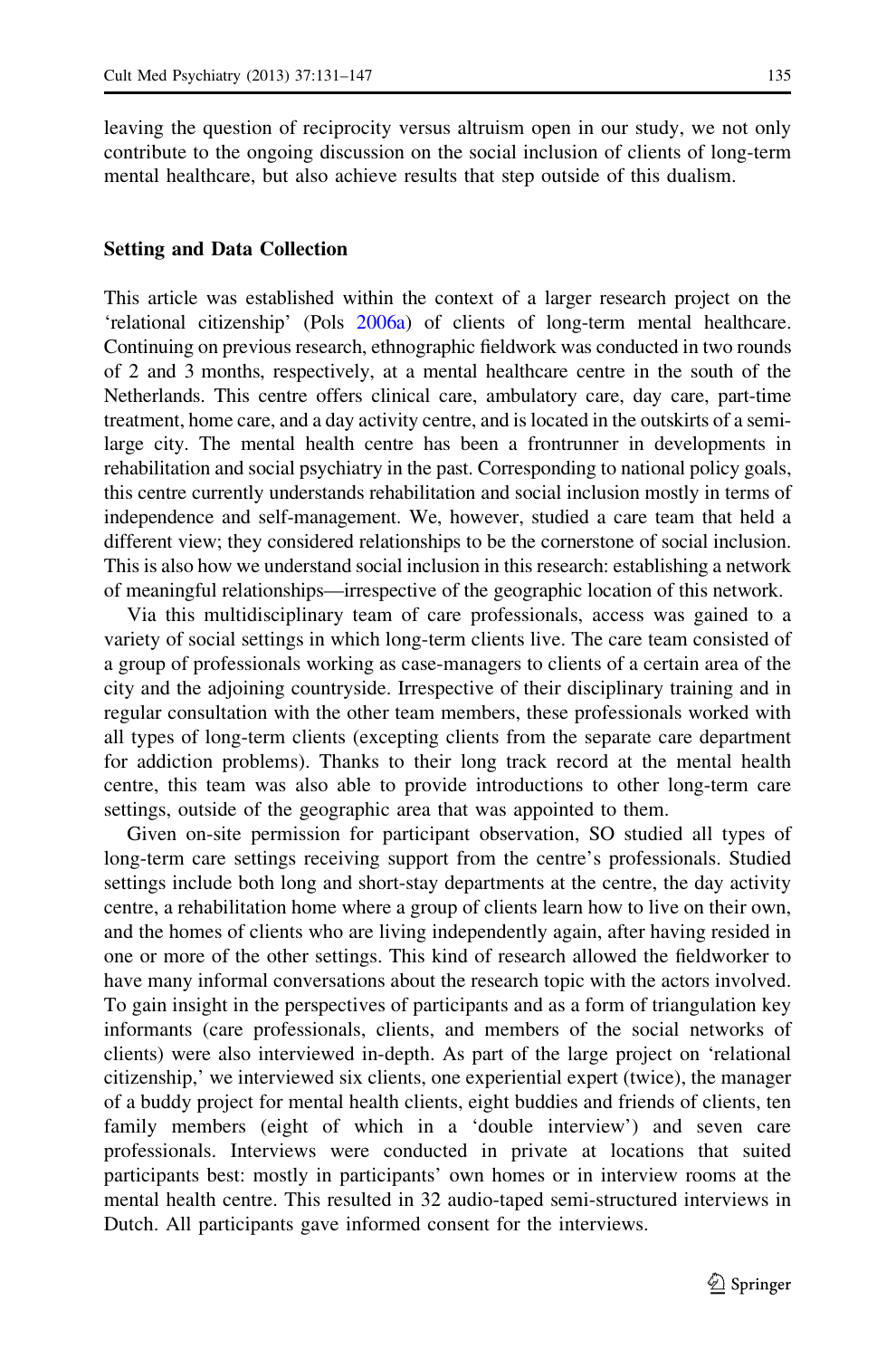Irrespective of commitments to either reciprocal or altruistic conceptions of the gift, gift giving is regularly defined by its demarcation from a market exchange. In studying gift giving in the context of professional (mental health) service provision, it thus becomes important to discuss the economic context of mental health service provision in the Netherlands. At the time of study, the mental health sector was in the middle of a transition from a welfare state-oriented organisation of care towards a market-oriented structure. Professionals delivered services to clients in a configuration of actors defined by the Medical Treatment Contracts Act (WGBO), the Health Insurance Act (Zorgverzekeringswet) and the Social Support Act (WMO). This resulted in a situation in which, in general, no direct payment of professional services took place; payment of professionals was handled by healthcare institutions and financed by social insurance provisions and insurance companies. The arrangement of third-party payment can in principle leave clients in doubt over if and how payment of their professionals occurs. We come back to this point in our analysis.

#### Data Analysis

In our research project, we explored social inclusion of long-term clients 'on site' as it was performed by the actors involved (Latour [1987](#page-14-0); Law and Hassard [1999](#page-14-0)). By conducting participant observation, social inclusion could be studied as it was enacted (Mol [2002\)](#page-15-0) in contact with the concrete, physical surroundings. 'Following the actors' (Latour [1987](#page-14-0)) on controversial issues regarding social inclusion led us to subordinate themes to be further investigated. In this article, we identify gift-giving as one such theme; gift-giving is both controversial in relation to professional codes and promising in relation to social inclusion, since it creates social bonds. We have taken a material semiotic approach (Mol and Mesman [1996](#page-15-0)) to studying the kinds of gifts given and the types of relationships they enact between professional and client. We have not asked either professional or client why they gave, accepted or refused certain gifts, but studied what kinds of relationships specific gifts enacted between them.

By starting our analysis from the premise that the meaning of gifts is not fixed, we took an inductive approach to analysing our material. Through open coding, we selected fragments of field notes and interviews in which things were offered, received, or otherwise transferred from clients to professionals or in which participants spoke of giving and receiving. The interpretation of these coded segments gained a deductive aspect, since we analysed them with secondary research questions drawn partly from the literature on gift-giving. Pivotal questions were: Which element of the gift giving cycle is most important—giving, receiving or giving in return? How long does the gift relationship last? Where does the gift place the professional in the client's network? We analysed these data following the thematic framework approach described by Ritchie et al. ([2003\)](#page-15-0); we sorted and synthesised data by charting them and constructed a typology across this chart. The process of charting and working towards a typology was cyclical; during the analysis new questions emerged from the data that were inserted as new categories in the chart.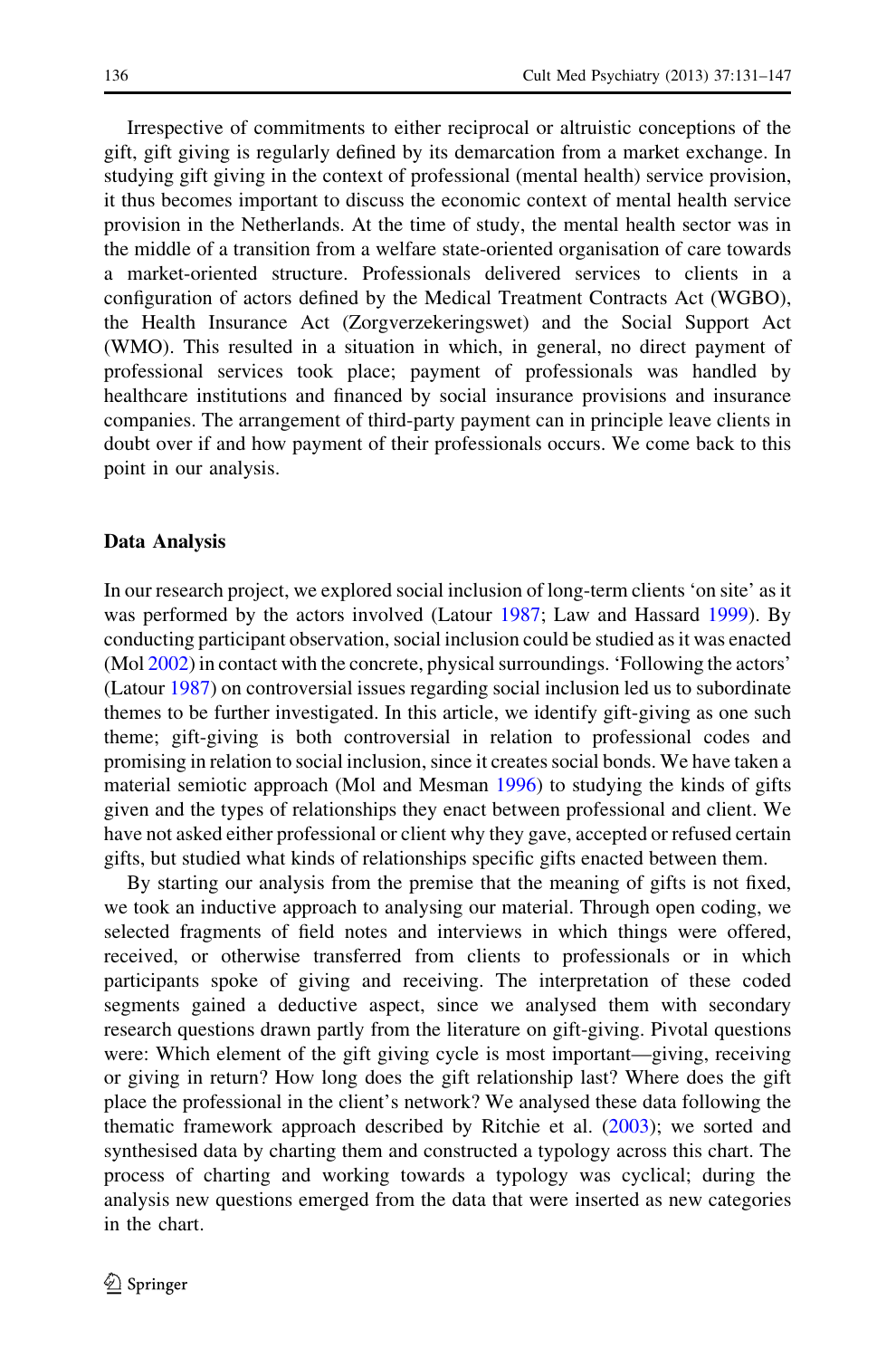Four types of gifts being given in long-term mental healthcare were found: a symptom gift, a compensation gift, a courtesy gift, and a personal gift. We describe these types in turn below, relating them to both literature on professional practice and literature on gift-giving. In the discussion, we answer our general research question by describing how these gifts relate to professional codes and to the objective of social inclusion.

# The Symptom Gift: Professional and Client as Therapist and Patient

The first type of gift that clients may give is emblematic for mental healthcare. The beliefs of the giver are the central value of the symptom gift. Brian, a social worker, illustrates this kind of gift-giving. Explaining why he receives so many gifts from a particular client Brian said:

Well, and this is a very personal hypothesis, I think it's her way of linking people to her. […] She's creating something around her, so that people will continue to like her, and then she hopes that people won't abandon her when she needs them in the future. I think that's at the heart of it all. In a very basic way she's feeling insecure, because she's been abandoned by lots of people in the past.

As this quote shows, Brian thinks the gift is a sign that refers to the belief of the giver. In this case—as might be the case elsewhere in mental healthcare—the belief is easily interpreted as having to do with the client's mental health problems: the client's feelings of insecurity. The gift is seen as a symptom of these problems.

Considering the beliefs of the giver is pivotal in a kind of interaction between giver and receiver modelled after the interaction between psychotherapist and patient. Robert Castel describes the Western world to be permeated by what he calls a 'psy-culture' (Abma [1996](#page-13-0)). According to Castel, a psychoanalytic style of reasoning and understanding variations in behaviour is not only reserved for psychotherapists, but common to us all. This explains why a social worker would reason according to psychoanalytic fashion.

In the interaction between therapist and client, it is the task of the therapist to understand the client—better than clients understand themselves—so that the client can learn from the analysis. Interaction with the therapist is, therefore, put under scrutiny, which makes exploration of the meaning of gifts an essential part of the therapeutic intervention (Hahn [1998;](#page-14-0) Smolar [2002\)](#page-15-0). The professional code for Dutch psychotherapists therefore dictates:

With regard to accepting [a gift], the meaning of the gift should be considered [...] (NVP [2007,](#page-15-0) p. 17, our translation).

Whether or not therapists accept a gift depends on how they interpret the meaning of this gift to the giver. This professional code thus indicates: accepting or declining a symptom gift is secondary—the symptom gift must first be analysed. When a gift is a symptom of problems, considering these problems and acting upon them is the principal course of action the professional must undertake.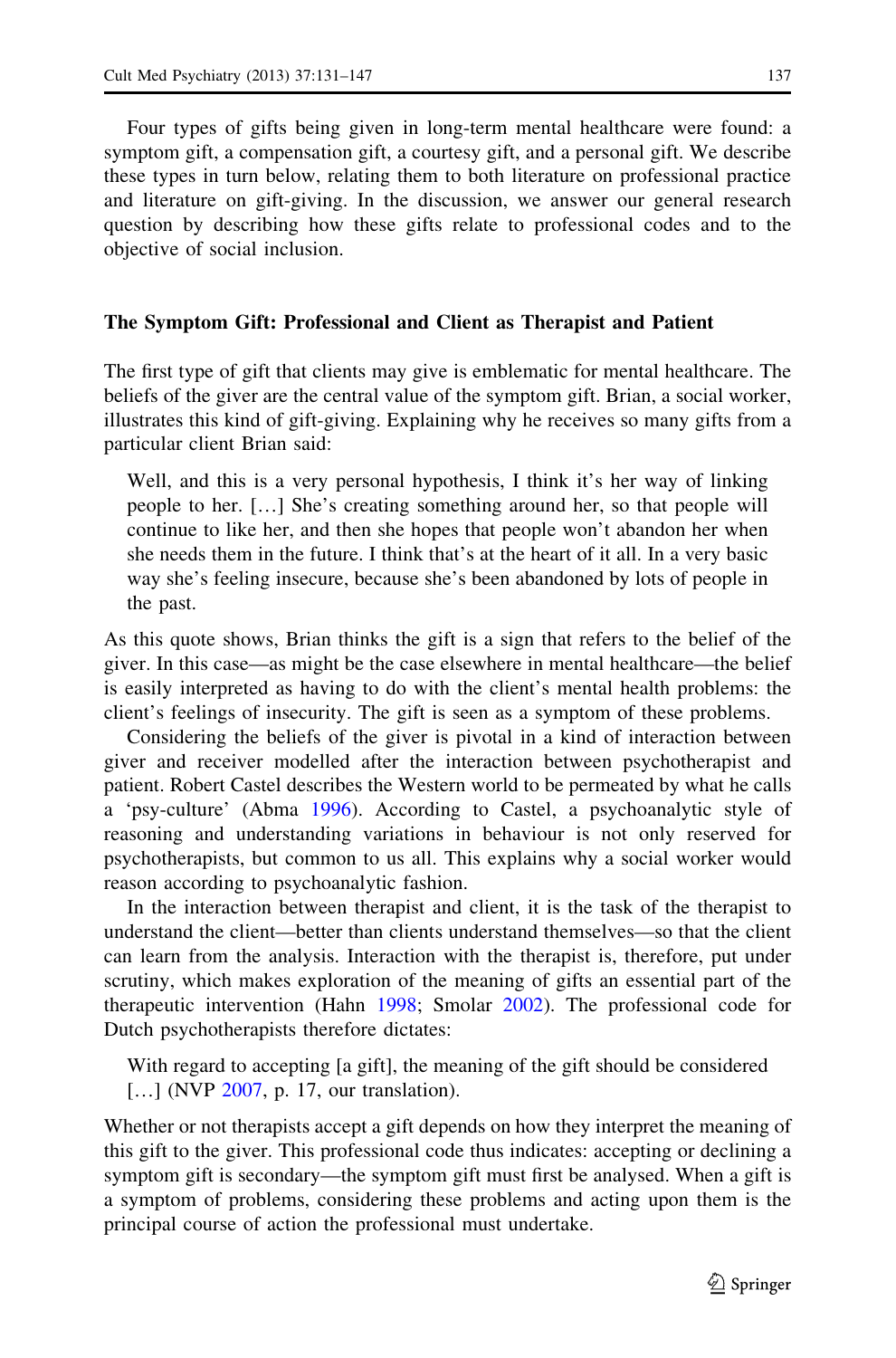In this manner of reacting to gifts, the emphasis is placed on the first element of the gift-giving cycle: the giving. Receiving and reciprocation are only relevant to symptom gifts, insofar as they affect the beliefs of the giver. For instance, receiving or reciprocating her gift may work on the feelings of insecurity of the client discussed in the quote above. In other words, the recipient is hardly relevant as a person when symptom gifts are given. This makes giving symptom gifts a rather 'unsocial' type of gift-giving. Symptom gifts are not about relationships, they are about individual people. Thus they do not provide any direct means for enhancing social inclusion.

## The Compensation Gift: Professional and Client as Provider and Customer

The second gift we identified in mental healthcare is offered as a means of compensation for services provided or to be provided. The essential value of this gift is its monetary worth, as a case manager in the care team explains in this field note fragment:

I take Linda aside to ask her about gifts. She says that gifts are a touchy subject. Sometimes she gets something small, like a plant and she really likes that. But her motto on gifts is 'never too expensive and not too often'.

Expensive gifts and too many gifts put their monetary value centre stage. In compensation gifts, the monetary value is balanced against the cost of the services the professional provides. Compensation gifts thus lead to a professional–client relationship that resembles a provider–customer relationship, where the third element of the giftgiving cycle is pivotal: giving in return. With compensation gifts, reciprocation is, indeed, as Lévi-Strauss said of all gifts (1976), the underlying principle.

This emphasis on reciprocation by clients is problematic in mental healthcare. It is the main reason why professional codes advise against accepting large gifts, both in the Netherlands and abroad.<sup>3</sup> Compensation gifts can be problematic in two ways, depending on when the gift is given and who does the reciprocating. The first problem with compensation gifts is illustrated by the following quote from a care professional:

I really think people shouldn't [give me things]! I'm really clear on money. No way, none whatsoever! [I often have to turn down one of my clients, who] comes up to me with money for really the simplest of things, like when I've arranged his tax forms or something. Yes. Or when I drive over to pick him up from his daughter's place. It's a strict deal we have: you don't pay me, because my boss is already paying me.

In this situation, a *client* tries to reciprocate *after* receiving a service from his care professional. The compensation gift is intended to pay the professional for a service

<sup>&</sup>lt;sup>3</sup> The recommendations of the Ethics Committee of the American Psychiatric Association on the acceptance of large monetary gifts is a good example of such advice in the international context (APA [2001,](#page-14-0) p. 36–37).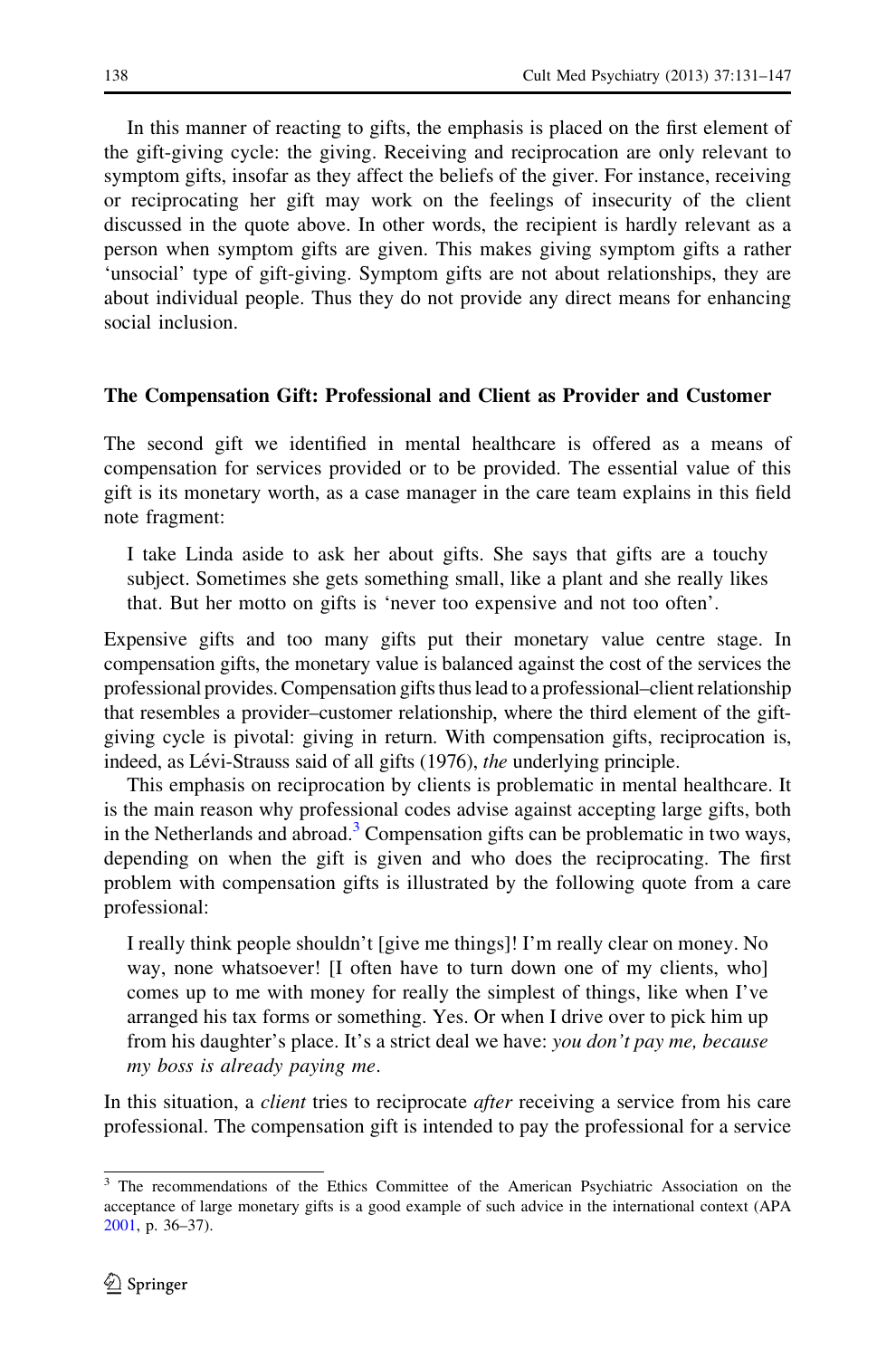that is already paid for in his salary from the mental healthcare centre. Whether clients are aware of this or not, this would amount to being paid twice. Being paid twice is not in line with professional integrity and as the code advises: professionals should refuse compensation gifts. The second problem with compensation gifts is illustrated by this quote:

There are times when I say to people: "It's all very well that you're giving me this, but we should still to be able to have a row, too. We have to be able to disagree. That's what makes it hard for me, if each time you come round, you come bearing gifts.''

In the situation described here, the client tries to give before receiving the service, obliging the professional to reciprocate. Accepting money or big gifts places the care professional in a position of indebtedness to the client. As a consequence, this could cloud their professional judgement, making it difficult for them to make decisions that go against the will of the client (which is at times deemed necessary in mental healthcare). It also creates the risk of giving preferential treatment. Both consequences are not in line with ideas on professionalism. As the code advises, professionals should refuse compensation gifts.

Although compensation gifts do not always take the form of money, monetary gifts are characteristic, since they strongly trace out the form relationships take between professional and client in compensation gifts. Although Viviana Zelizer described money as having a varied social life, functioning as either direct exchange, entitlement or gift ([1996](#page-16-0)), professionals treat monetary gifts solely as means of direct exchange or as means of creating entitlements. Both direct exchange between professional and client and special entitlements for clients do not sit comfortably with notions of professionalism in mental healthcare. Since compensation gifts ought to be declined, they cannot function in any desirable way as a means of enhancing social inclusion.

## The Courtesy Gift: Professional and Client as Acquaintances

The third gift that clients may give in mental healthcare is intended to thank the professional. Its essential value is to follow the conventions of common courtesy. A courtesy gift is not about 'care' in terms of professional services, but rather care in terms of concern. Or, to put it differently, at stake is not what care is provided, but how it is provided. The following story of a home visit to Mrs. Smit in the company of a dedicated care professional illustrates this:

Mrs. Smit is getting us coffee, while her case manager Rudolf goes through her mail and sorts out her finances. Suddenly, Mrs. Smit appears with a bar of chocolate and gives it to Rudolf. ''He does so much for me!'' she explains to me. Rudolf smiles in appreciation, takes the chocolate bar, puts it to one side and continues filing Mrs. Smit's bank statements.

Rudolf does not get thanked for filing bank statements. The 'so much' Mrs. Smit refers to is a wide-ranging category: it comprises of all the care, authentic concern, and dedication Rudolf shows for her case.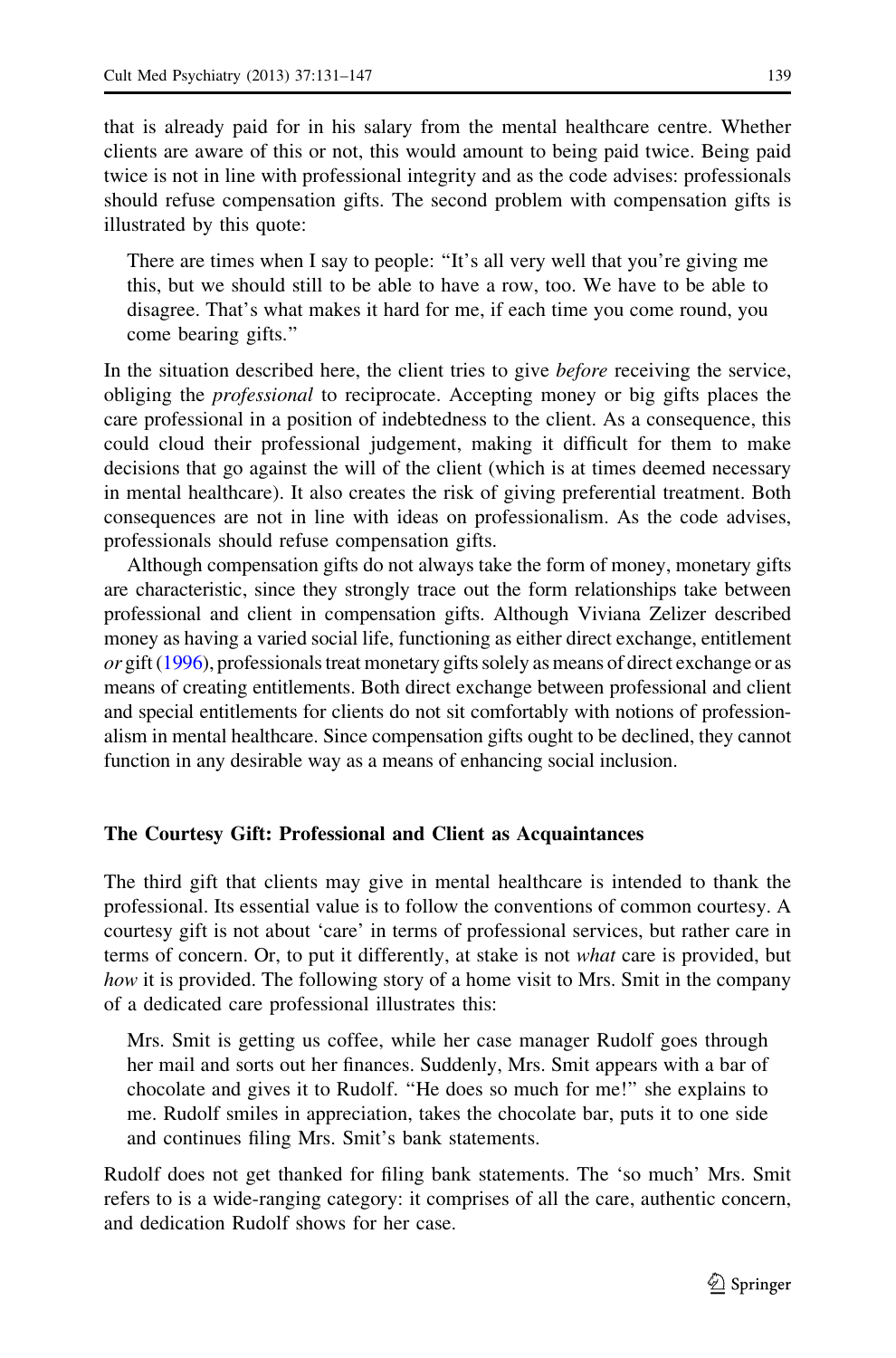Professional training stimulates students to build and maintain care relationships with clients, based on mutual understanding, empathy, and trust (NFU [2009](#page-15-0), p. 30). Although showing concern is something all care professionals are trained to do, following the maxim of 'detached concern' the emphasis is placed more frequently on professional detachment (Halpern [2003](#page-14-0)). Professionals should remain detached from clients to prevent the professional–client relationship from becoming (overly) personal. Indeed, as nurse Gary says:

However good the relationship is, clients can never become your friends. That is just not possible.

The air of detachment in clinical settings gives way to a technocratic understanding of care, where care is increasingly organised as if it were a commodity (Scheid [2000\)](#page-15-0). Given these circumstances, clients can feel that authentic concern is something that is *given* to them on top of the (detached) care services they receive, and that this concern calls for a gift in return (Drew et al. [1983;](#page-14-0) Spence [2005\)](#page-15-0). In terms of the basic elements of the gift-giving cycle—giving, receiving, and giving in return—in courtesy gifts the emphasis lies on reciprocation.

Courtesy gift-giving in a way resembles the logic of the classic gift economies in Polynesia, discussed by Mauss, Bourdieu, and many others. As Bourdieu ([1998,](#page-14-0) p. 94) writes, in this kind of gift-giving, ''the initial [gift] is an attack on the freedom of the one who receives it […], it is a way to possess, by creating people obliged to reciprocate''. Yet the way in which people are socialised, creating a certain 'habitus' as Bourdieu calls it, allows them to enter the gift-giving ritual while ignoring or denying the principle of reciprocity underlying it. In analogy, we may conclude that clients' courtesy gifts are given 'as if' they are free gifts, as if there is no pressing need to give them. At the same time, clients giving courtesy gifts have been socialised into feeling the need to reciprocate: to thank their care professionals for the concern and dedication they have shown.

While there are similarities between courtesy gift-giving and the gift-giving described in classic gift economies, there are contrasts as well, as the element of honour is played out differently. We might say that clients retain their honour or social prestige by giving courtesy gifts: they restore a social balance. While restoring this balance, there is no need for clients to give beyond the effort of the 'initial gift': the care given by the professional. After giving a courtesy gift, professional and client reach quits and may go their separate ways. Yet in classic gift economies, giving more than one has received or even destroying wealth are important ways to gain prestige, which keep the gift-giving cycle going and giver and receiver perpetually bound to each other. Giving more (either by giving a more expensive gift or by putting more effort into choosing a personal gift) would change the professional–client relationship by removing the element of detachedness. More expensive gifts and more personalised gifts fall outside of the scope of the courtesy gift.

To sum up: the courtesy gift underscores a dimension of care that is sometimes overlooked. It points out that caring is not only a (medical) technical procedure, but also a social activity (Sevenhuijsen [2000\)](#page-15-0). Courtesy gifts pay tribute to relationships, which acknowledge this social dimension; people relating to each other as social acquaintances. Although professional codes on gifts advise exercising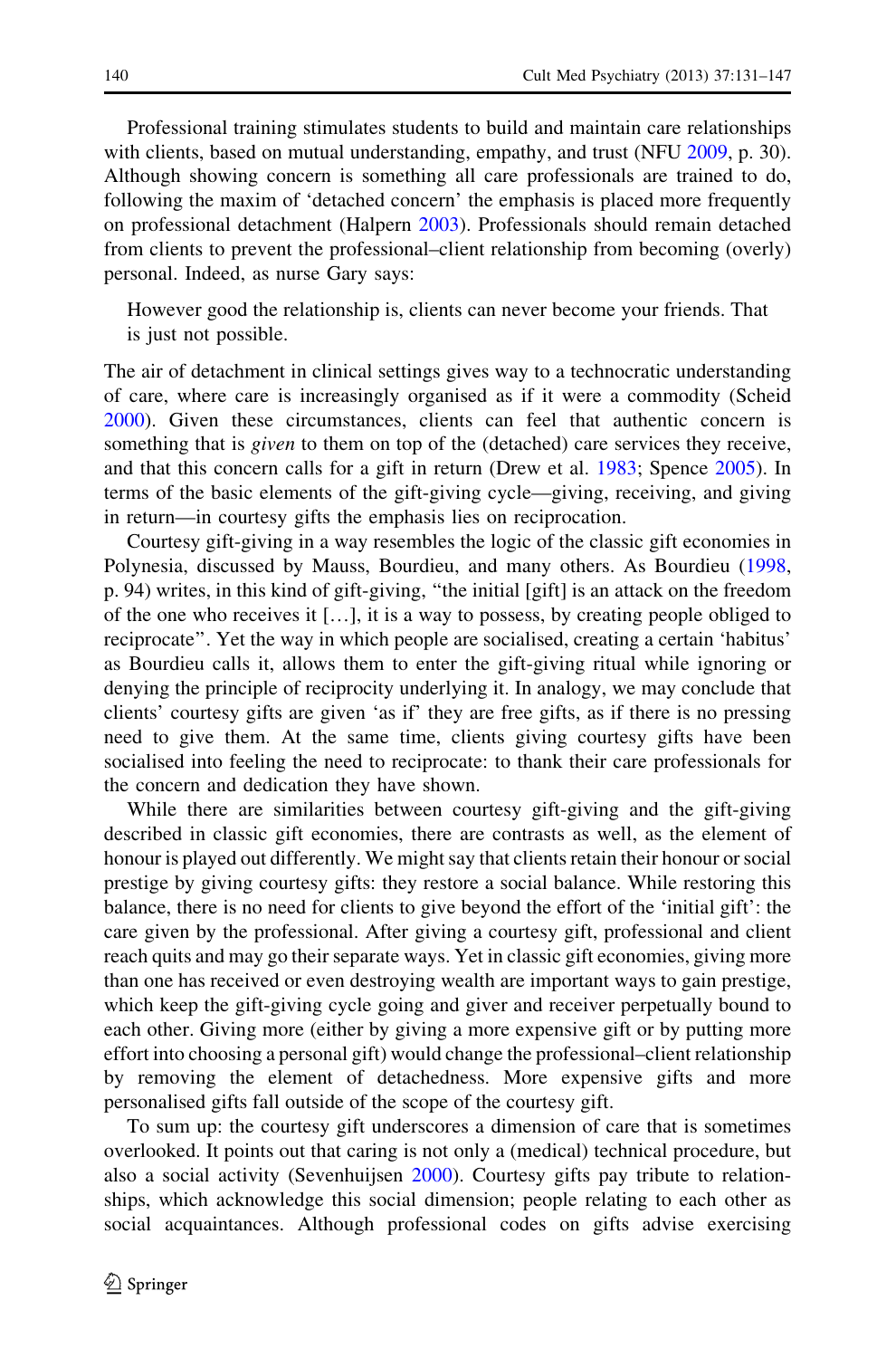restraint, other guidelines take precedence here. Professional training stimulates care professionals to be attentive to the social nature of care relationships, and therefore to accept courtesy gifts in order to have a good relationship not turn sour. Not accepting courtesy gifts would simply be rude, since it would be disrespectful to the (honourable) social position of the client. However, social inclusion is not directly enhanced by giving courtesy gifts, since the social network of the client is not enlarged by this type of gift-giving. After giving and receiving a courtesy gift, professional and client do not remain socially bound to each other.

## The Personal Gift: Professional and Client as Friends

A fourth kind of gift given in mental healthcare is chosen to relate personally with the receiver, either by choosing a very personal gift, or by giving some other personal favour. The essential value of the personal gift is to underscore the bond between giver and recipient. Personal gifts can do this because they emphasise the first two steps of the gift-giving cycle: giving and receiving.

Giving can be emphasised by singularizing the receiver: by making a gift uniquely appropriate for one particular person (Miczo [2008](#page-15-0)). This does not necessarily mean picking out for a gift an object the receiver greatly desires; it can also be accomplished by other means. Consider this fragment from field notes written on a visit to a rehabilitation home:

During the shift handover, Jacob [client] stumbles in, hiding a bouquet behind his back. The home rule is that staff should not to be disturbed during shift handovers, so he is sent away. But Jacob is pushier than usual, saying he needs just a minute. It turns out it's his case manager Nancy's birthday and he wants to give her the flowers. Coincidentally, Becky [client] is also celebrating her birthday today, but Jacob hasn't bought Becky anything.

This gift singularizes Nancy. Jacob's determination to give Nancy flowers combined with the fact that Jacob did not get Becky anything gives the impression that more than anyone else in the rehabilitation home Nancy is a special person for Jacob. By remembering her birthday, he shows his personal investment in their relationship. Personal gifts are given between professional and client in relationships that reach a personal level: where the professional and client are (also) friends.

Receiving is also important in personal gifts, since it shows the receiver's investment in the relationship. It takes two to tango; if the receiver does not accept, there is no personal relationship. As the following quote from a discussion with a professional shows, care professionals dealing with personal gifts think receiving can be an important professional activity:

I think it is important for people to be able to give back, to let them [the clients] take care of me every once in a while. […] Sometimes it's important to allow the tables to be turned. You shouldn't always leave [clients] out in the cold with your 'professional detachedness'. So, sometimes I let [clients] see a bit of me, of my personal life.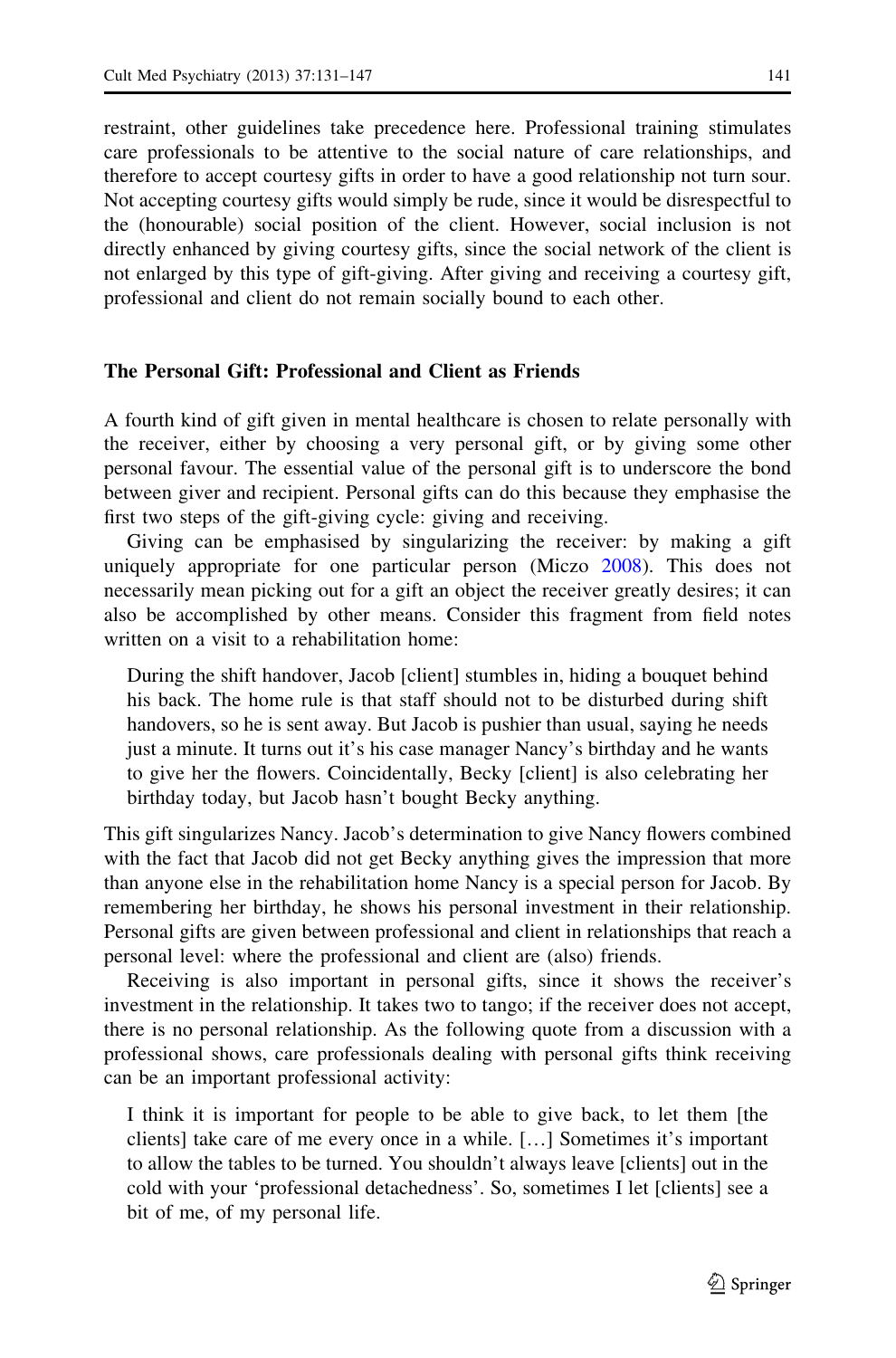This care professional talks of allowing clients 'to give back'; sometimes he is not the only one giving care, sometimes clients care for him. This is only possible if he gets close to clients, by telling them about his personal life.

With a personal gift, it is not so much a question of how much one has invested in a relationship (the monetary value of a gift), but far more how much one is invested: how much one is personally committed to the relationship. This understanding of personal gift-giving is in line with Cheal's ([1996\)](#page-14-0) observation that gifts play a role in communicating intimacy between close ties. Indeed, Fennel [\(2002](#page-14-0)) writes that in gift and counter gift, the giving parties communicate to and fro about their respective investments. Gift-giving thus becomes a dialogue between giver and receiver about their mutual investment, about how close and personal the ties between giver and receiver are.

Still, telling clients about your personal life is at odds with the professional attitude of 'showing concern while remaining detached' and it contradicts professional codes. The professional code for psychotherapists, for instance, states that personal relationships can occur, but only after termination of the professional relationship (NVP [2007\)](#page-15-0). Professionals should prevent relationships from becoming personal by not disclosing personal information and remaining emotionally detached from the client. But in the case of long-term clients, counter-expertise exists to the doctrine of professional detachedness, which promotes being friends with clients in order to maintain and rebuild the subjectivity of the client after crises and long-term admissions (Petry and Nuy [1997\)](#page-15-0). By investing oneself personally in the care relationship, the professional helps clients re-find their life history and identity. Since being friends can help long-term clients, some professionals say it is the right course of action to accept personal gifts from clients and thereby become part of the client's personal network. In these cases, accepting personal gifts enhances the social inclusion of clients.

#### Discussion: Gift-Giving, Professional Codes and Social Inclusion

In the introduction, we stated that in the case of gifts from mental healthcare clients to their professional carers, professional codes can conflict with a key objective in mental healthcare: the social inclusion of clients. We sought to dispense this apparent conflict by looking at the diversity of gifts and gift-giving in practice. From this exercise, we draw several conclusions on gift-giving in general, professional codes and the social inclusion of clients of mental healthcare.

With regard to gift-giving: in the introduction we mentioned that the nature of gifts is a contested issue (Komter [1996b;](#page-14-0) Osteen [2002](#page-15-0)). Investigating gifts empirically has permitted us to set aside the question of the (essential) nature of gifts and allowed us to observe various types of gifts given in practice. Our observations contradict the doctrine of a unified nature of gifts that for instance Lévi-Strauss presents  $(1976)$  $(1976)$ . Indeed, others have already accused Lévi-Strauss of building his theories on gift-giving on a conspicuous lack of foundation in practice (Sigaud [2002\)](#page-15-0). Our study shows that empirical research is essential for providing meaningful contributions to the understanding of gift-giving. Staying focussed on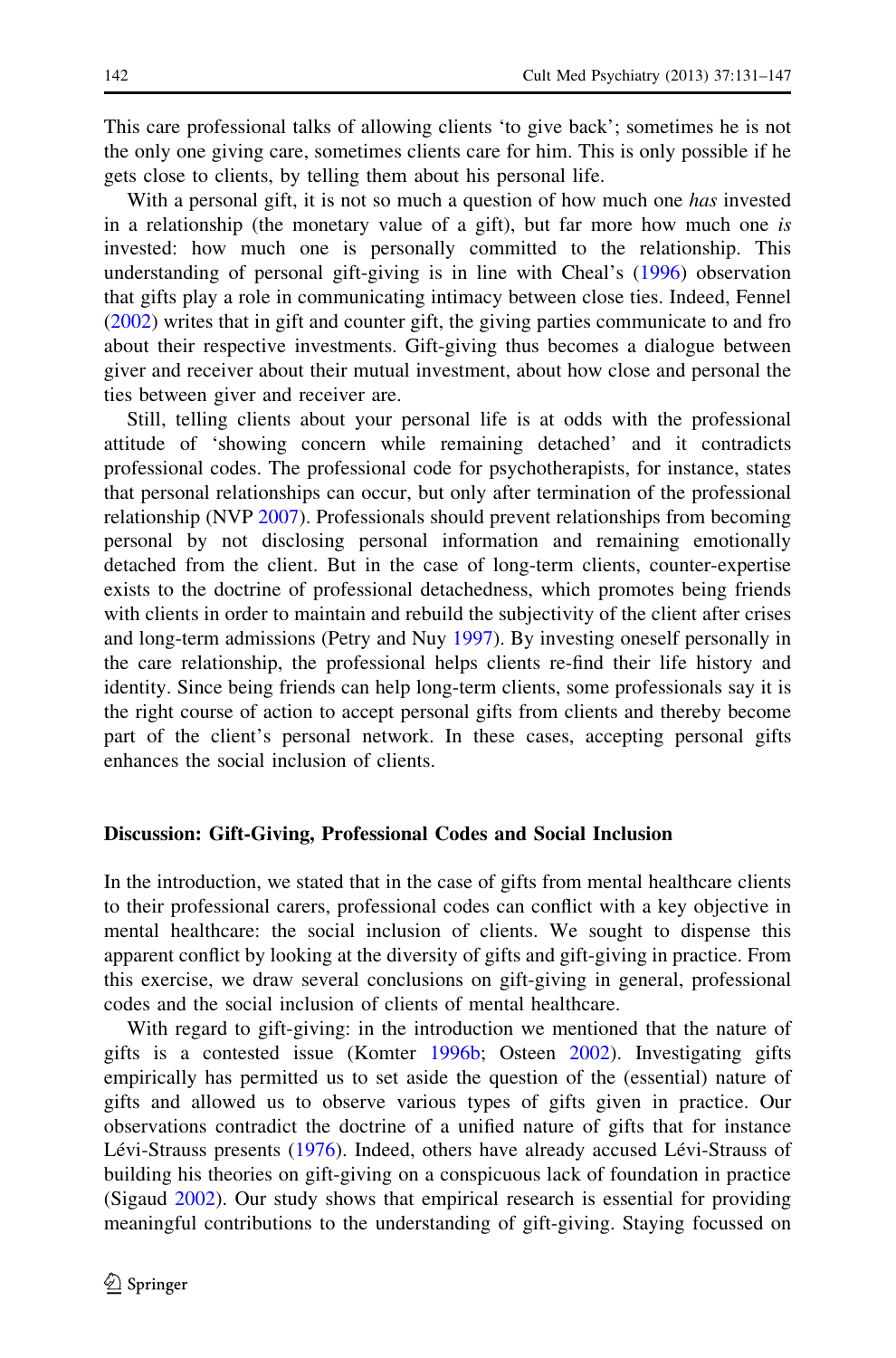the empirical material has enabled us to describe an unexpected type of gift: the symptom gift. This gift is surprising because where gift-giving is broadly considered as the quintessence of social interaction, the symptom gift is in fact an unsocial type of gift.

Our research also underlines the point that the dichotomy between impersonal relationships of obligatory exchange and personal gift relationships between intimates, friends, or relatives does not hold empirically. Indeed, in this study, we also traced these archetypical relationships. The compensation gift, for instance, can produce demanding clients who hold little regard for the professional as a person, whereas the personal gift occurs when professional and client have become friends, within the boundaries of the professional relationship. We also observed a gift that does not belong to either one of these categories. The courtesy gift is a hybrid in which the elements of reciprocity and intimacy come together. Hence, when a client gives a courtesy gift to the professional, their relationship is not as impersonal as an obligatory exchange or as intimate as a personal relationship.

Having made this typology of gifts, we can now come back to our general research question. Because giving gifts is an example of how social inclusion can be stimulated, we asked how specific gifts given by clients to their care professionals relate to professional codes and to the objective of social inclusion of clients. With regard to professional codes, we conclude that the codes advise professionals to analyse a symptom gift, to *decline* a compensation gift, to *accept* a courtesy gift and to *prevent* a personal gift from being given, by remaining detached as a professional. With regard to the relationship between gift-giving and social inclusion, we conclude that the symptom gift is an unsocial type of gift, the compensation gift could at best lead to undesired types of relationships, and the courtesy gift does not necessarily produce lasting relationships between professional and client. Therefore, the symptom gift, the compensation gift, and the courtesy gift do not directly support the social inclusion of clients.

Indirectly, symptom gifts may help clients understand their own behaviour and change social behaviour in the future, enabling contact with others. Courtesy gifts may also indirectly affect the social inclusion of clients, since practicing social conventions in the relationship with the care professional may improve clients' abilities to interact successfully with other people. Research on whether and how these indirect effects of clients' gift-giving occur could provide further leads for the social inclusion of clients.

Only one type of gift supports social inclusion of clients directly: the personal gift. Accepting personal gifts changes the position of the professional vis-a`-vis their clients. They are no longer detached, but attached; invested in reciprocal enduring relationships with clients. This changes the professional's social position. Although most professionals working at the mental health centre we studied complied with the professional codes, some of the professionals that had worked longest with longterm clients chose a different, contested professional attitude. These professionals were not just mental healthcare representatives. At the same time, they were part of the social circle of long-term clients. In providing community care, the professionals themselves have become deinstitutionalised and have begun participating in community life as fellow citizens. They felt that maintaining personal relationships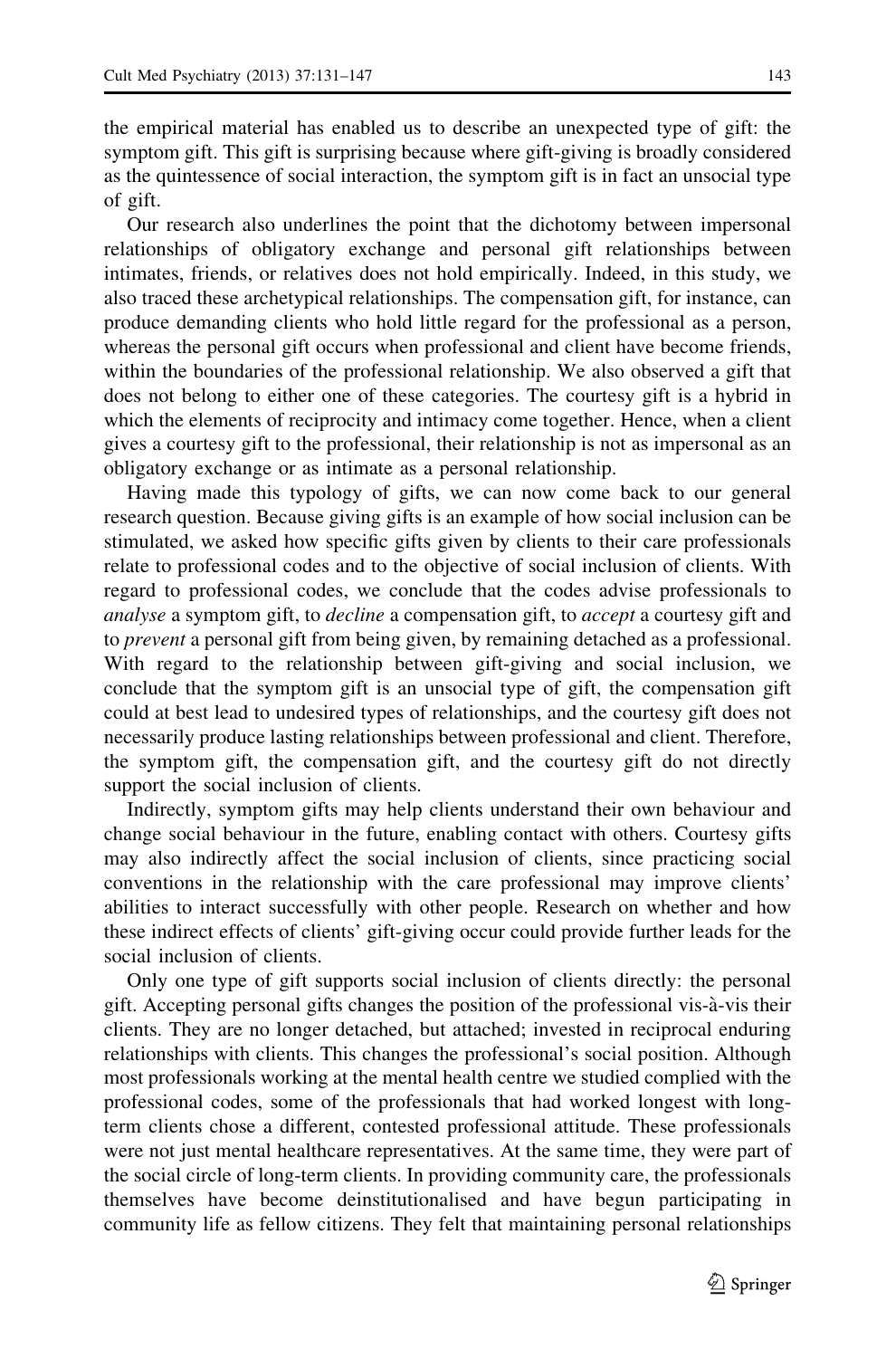<span id="page-13-0"></span>could benefit clients and belongs to the right professional attitude towards long-term relationships with clients. Indeed, in general healthcare, long-term relationships between professional and client have been reported to change into more personal relationships as well (Wiles and Higgins [1996\)](#page-16-0). Nevertheless, the professional codes advise preventing against the chance of receiving personal gifts by remaining emotionally detached from clients. We, therefore, conclude that in long-term relationships, professional codes do not fully describe how professional–client relationships should be fashioned.

Yet it is important to keep evaluating professional behaviour in long-term relationships, especially in mental healthcare where clients can be vulnerable. This study indicates that professionals could perhaps better account for their behaviour by referring not only to professional codes. Indeed, reflexivity may be more important (Pols [2006b\)](#page-15-0). This involves reflecting on professional behaviour and how to improve it, either in care team discussions, or—even better—by bringing in outsiders with new perspectives. Pols shows that this way of accounting for care ties in well with relationships between professionals and clients that have become personal, because the set courses of action of professional codes are at odds with the flexibility needed to maintain personal relationships.

We advocate promoting reflexivity as a good course of action in relation to gifts. Professionals already encourage one another to consult supervisors or ask others for their opinion on specific gifts (Hundert [1998\)](#page-14-0). Turning these informal moments of reflexivity into routine procedure may enable professionals to feel more confident about their courses of action in relation to personal gifts and will help protect clients from undesired relationships with professionals. Instead of underscoring the relevance of professional codes that foreclose personal professional–client relationships, building in contextual reflexivity procedures in professional practice seems preferable in long-term mental healthcare, where social inclusion of clients is a key objective. We, therefore, fully agree with the attendees of a short conference on professional codes in mental healthcare, who concluded that professional codes had better be used as a tool to kick-start ethical discussion than as a tool to make ethical discussion redundant (Anzion [1993](#page-14-0)).

Acknowledgments This research was supported by Grants from the VSB fonds, the kfHein fonds, and Mondriaan Zorggroep. We are grateful for the cooperation of the staff and clients of the mental healthcare centre, where the fieldwork for this article was conducted. In earlier versions, this article has been presented at several conferences and workshops. We wish to thank attendees of the Rotterdam EASST 2008 conference, the Lancaster 2009 PhD summer conference, and members of the PhD seminar of the Centre de Sociologie de l'Innovation in Paris for their advice and comments. In addition, we thank Bianca Bruinsma, Tineke Broer, Eline van Haastrecht, Lineke van Hal, Jean Philippe de Jong, Samuel Lézé, Annemarie Mol, Vololona Rabeharisoa and Lineke van Hal for discussing this article with us and for their feedback and suggestions.

### References

Ruud, Abma

1996 De Patiënt. De Opkomst van de Therapeutische Samenleving [The Patient. The rise of the Therapeutic Society]. In Met zachte hand. Jeroen Jansz and Peter Drunen, eds., pp. 115–134. Lemma, Amsterdam: Opkomst en verbreding van het psychologisch perspectief.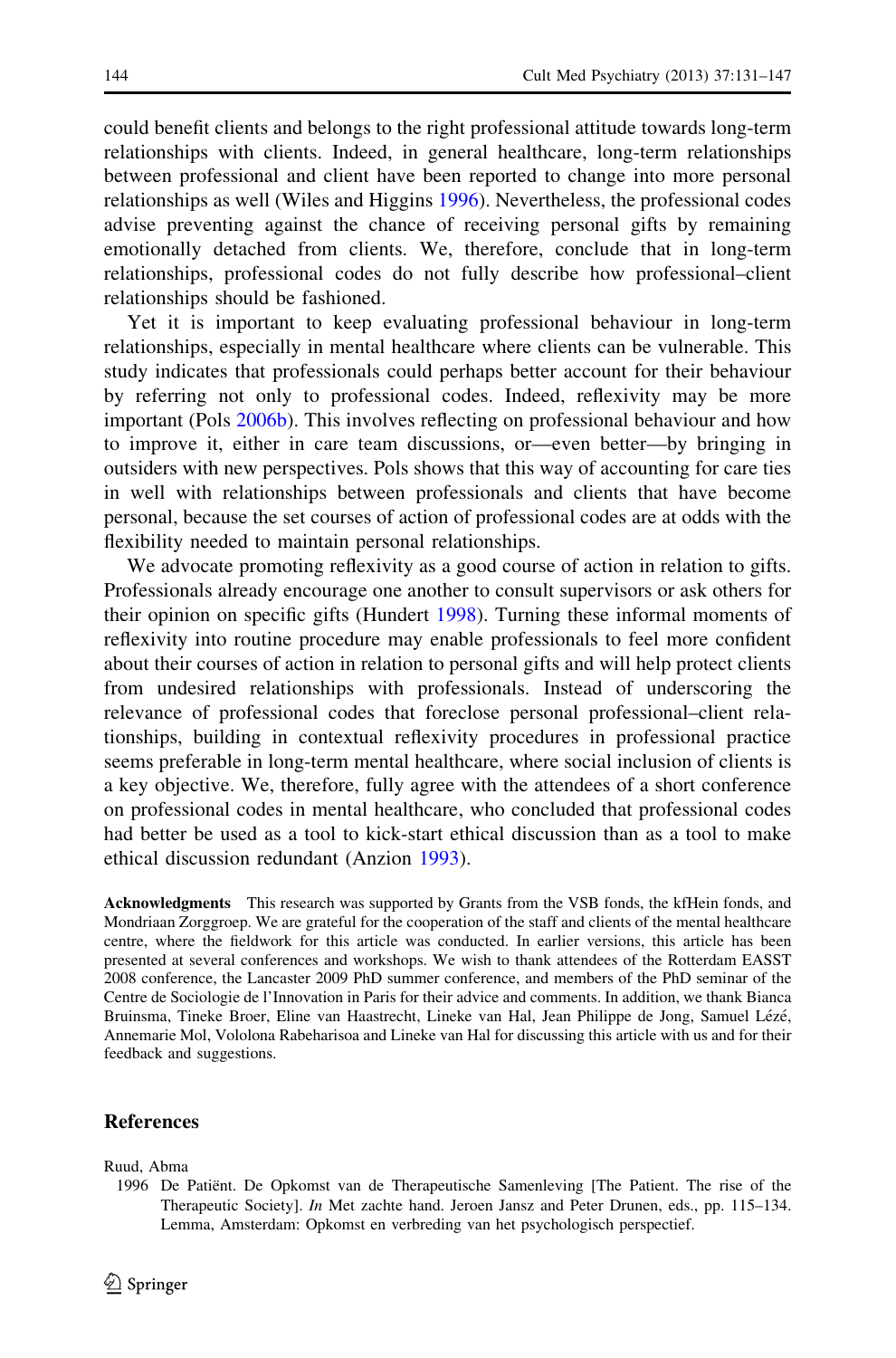<span id="page-14-0"></span>Anzion, PAM

- 1993 Beroepscodes in de GGZ [Professional Codes in Mental Healthcare]. Maandblad Geestelijke Volksgezondheid 51(1): 57–58.
- APA American Psychiatric Association
- 2001 Opinions of the Ethics Committee on the Principles of Medical Ethics. Washington, DC: American Psychiatric Association.

Bourdieu, Pierre

1998 Practical Reason. Cambridge: Polity Press.

Brendel, DavidH, James Chu, Jennifer Radden, Howard Leeper, HarrisonG Pope, Jacqueline Samson, Gail Tsimprea, and J Alexander Bodkin

2007 The Price of a Gift: An Approach to Receiving Gifts from Patients in Psychiatric Practice. Harvard Review of Psychiatry 15(2): 43–51.

Cheal, David

- 1996 'Showing Them you Love Rhem' Gift Giving and the Dialectic of Intimacy. In The Gift: An Interdisciplinary Perspective. AafkeE Komter, ed. Amsterdam: Amsterdam University Press.
- Drew, Jennifer, JohnD Stoeckle, and J Andrew Billings
- 1983 Tips, Status and Sacrifice: Gift Giving in the Doctor-Patient Relationship. Social Science & Medicine 17(7): 399–404.
- Fennell, LeeAnne
	- 2002 Illiquid Goods and Empathetic Dialogue. In Questions of the Gift: Essays Across Disciplines. Mark Osteen, ed. London: Routledge.
- Hahn, WilliamK
- 1998 Gifts in Psychotherapy: An Intersubjective Approach to Patient Gifts. Psychotherapy 35(1): 78–86.

Halpern, Jodi

2003 What is Clinical Empathy? Journal of General Internal Medicine 18(8): 670–674.

Hundert, EdwardM

1998 Looking a Gift Horse in the Mouth: the Ethics of Gift-Giving in Psychiatry. Harvard Review of Psychiatry 6: 114–117.

Komter, AafkeE

- 1996a Reciprocity as a Principle of Exclusion: Gift Giving in the Netherlands. Sociology 30(2): 299– 316.
- 1996b Introduction. In The Gift: An Interdisciplinary Perspective. AafkeE Komter, ed. Amsterdam: Amsterdam University Press.
- 2001 Heirlooms, Nikes and Bribes: Towards a Sociology of Things. Sociology 35(1): 59–75.

#### Latour, Bruno

1987 Science in Action: HOW to Follow Scientists and Engineers Through Society. Cambridge, Massachusetts: Harvard University Press.

Law, John, and John Hassard

1999 Actor Network Theory and After. Oxford: Blackwell Publishing.

Leff, Julian, and Richard Warner

2006 Social Inclusion of People with Mental Illness. Cambridge: Cambridge University Press.

Levene, MI, and L Sireling

1980 Gift Giving to Hospital Doctors—in the Mouth of the Gift Horse. British Medical Journal 281(6256): 1685.

Lévi-Strauss, Claude

1976 The Principle of Reciprocity. In Sociological Theory: A Book of READINGS, Lewis A Coser, and Bernard Rosenberg, eds., pp. 74–84. New York: The Macmillan Company.

#### Mauss, Marcel

2002 The Gift: The Form and Reason for Exchange in Archaic Societies. London: Routledge Classics. McLean, Athena

1995 Empowerment and the Psychiatric Consumer/Ex-Patient Movement in the United States: Contradictions, Crisis and Change. Social Science & Medicine 40(8): 1053–1071.

Michon, Harry, and Jaap Van Weeghel

2008 Rehabilitatie-Onderzoek in Nederland; Overzicht van Onderzoek en Synthese van Bevindingen in de Periode 2000–2007 [Rehabilitation-Research in the Netherlands; Overview of Research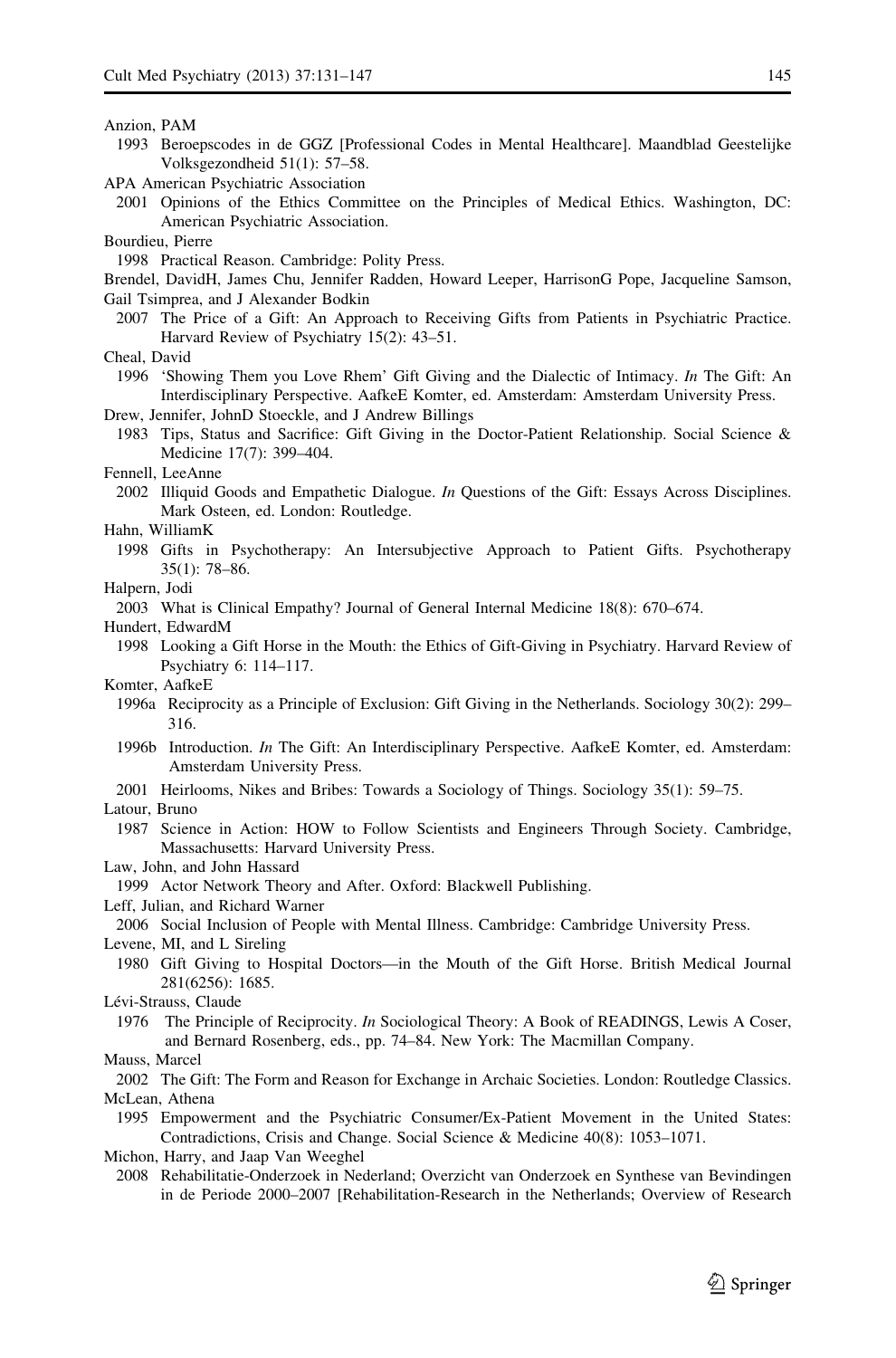and Synthesis of Findings in the Period 2000–2007]. Utrecht: Trimbos Instituut, Kenniscentrum rehabilitatie and ZonMw.

<span id="page-15-0"></span>Miczo, Nathan

- 2008 The Human Condition and the Gift: Towards a Theoretical Perspective on Close Relationships. Human Studies 31(2): 133–155.
- Mol, Annemarie
- 2002 The Body Multiple; Ontology in Medical Practice. Durham: Duke University Press.

Mol, Annemarie, and Jessica Mesman

- 1996 Neonatal Food and the Politics of Theory: Some Questions of Method. Social Studies of Science 26(2): 419–444.
- Nadelson, Carol, and MalkahT Notman
	- 2002 Boundaries in the Doctor-Patient Relationship. Theoretical Medicine and Bioethics 23(3): 191– 201.
- NFU Nederlandse Federatie van Universitair Medische Centra
	- 2009 Raamplan Artsopleiding 2009 [General Outline Medical Training 2009]. Houten: Drukkerij Badoux BV.
- NVP Nederlandse Vereniging voor Psychotherapie
	- 2007 Beroepscode Voor Psychotherapeuten [Professional Code for Psychotherapists]. Utrecht: Nederlandse Vereniging voor Psychotherapie.
- NVvP Nederlandse Vereninging voor Psychiatrie
- 2003 Beroepscode voor psychiaters.
- Osteen, Mark
	- 2002 Introduction: Questions of the Gift. In Questions of the Gift: Essays Across Disciplines. Mark Osteen, ed. London: Routledge.
- Petry, Detlef, and Marius Nuy
	- 1997 De ontmaskering. Terugkeer van Het Eigen Gelaat van Mensen met Chronisch Psychische Beperkingen [Exposure. Return of the True Face of People with Chronic Psychic Limitations]. Utrecht: Uitgeverij SWP.
- Pols, Jeannette
	- 2006a Washing the Citizen: Washing, Cleanliness and Citizenship in Mental Health Care. Culture, Medicine and Psychiatry 30(1): 77–104.
- 2006b Accounting and Washing: Good Care in Long-Term Psychiatry. Science, Technology & Human Values 31(4): 409–430.
- Ritchie, Jane, Liz Spencer, and William O'Conner
- 2003 Carrying out qualitative analysis. In Qualitative Research Practice, A Guide for Social Science Students and Researchers. Jane Ritchie and Jane Lewis, eds., pp. 219–262. London: Sage Publications.
- Scheid, Teresa
	- 2000 Rethinking Professional Prerogative: Managed Mental Health Care Providers. Sociology of Health & Illness 22(5): 700–719.
- Sevenhuijsen, Selma
	- 2000 Caring in the Third Way: The Relation Between Obligation, Responsibility and Care in Third Way Discourse. Critical Social Policy 20(1): 5–37.

Sigaud, Lygia

2002 The Vicissitudes of The Gift. Social Anthropology 10(3): 335–358.

Smolar, AndrewI

- 2002 Refelctions of Gifts in the Therapeutic Setting: the Gift from Patient to Therapist. American Journal of Psychotherapy 56(1): 27–45.
- Spence, SeanA
	- 2005 Patients Bearing Gifts: Are There Strings Attached? British Medical Journal 331(7531): 1527– 1529.
- V&VN/NU'91
- 2007 Nationale Beroepscode van Verpleegkundigen en Verzorgenden. Hilversum: Van der Weij Drukkerijen BV.
- Ware, NormaC, Kim Hopper, Toni Tugenberg, Barbara Dickey, and Daniel Fisher
- 2007 Connectedness and Citizenship: Redefining Social Integration. Psychiatric Services 58(4): 469– 474.